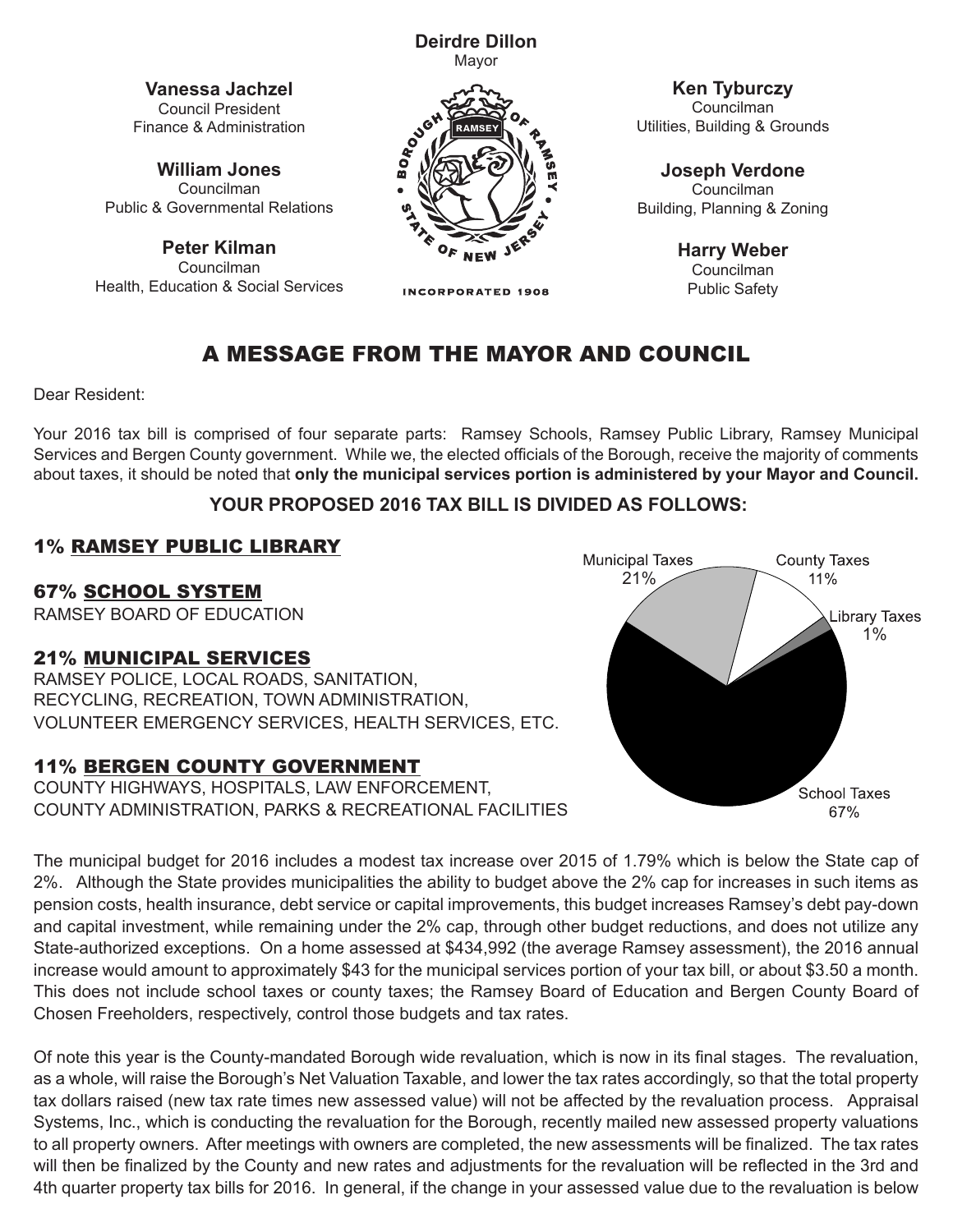the Borough's average change (estimated at 21%), your property taxes will be lower. Conversely, if your assessed value change is higher than the Borough average, your property taxes will be higher.

As your elected representatives, we face the ongoing challenge of making difficult choices in the provision of municipal services to ensure municipal government costs remain under control, while still maintaining a high level and quality of municipal services for our community.

While State aid remains flat at \$1,414,471, we continue to seek ways to increase revenue without impacting residents. For example, we are now capturing new revenue from life hazard inspection fees, which we took over from the State; we are collecting rent from the cell tower at the DPW; and we are anticipating a \$75,000 contribution from the municipal pool, which is 50% more than last year. The contribution from the municipal pool will be used to pay down the debt the Borough incurred to renovate the pool.

We also continue investing in the Borough's infrastructure. Prior to 2015, we had invested on average \$688,000 per year over a three-year period for the resurfacing of our roads around town. In 2015, we provided significantly more funding to the program to accelerate the re-paving cycle around the community. For 2016, the budget anticipates a similar level of investment and over \$1,000,000 will be allocated to the road resurfacing program, reflected in multiple budget line items. This increased investment in road resurfacing is offset in other areas of the budget to remain under the 2% cap. Although increased road funding will increase the number of roads we resurface in 2016, please note that with approximately 280 roads and/or segments, a full community cycle takes many years. As in previous years, we will use grants to offset costs whenever possible.

We continue funding our capital and infrastructure projects conservatively, so as to minimize the impact upon taxpayers while providing necessary replacement and upgrades of equipment and facilities. We have kept our long-term debt position low, and far below what the State allows for a community our size. We are taking advantage of historically low interest rates for new long-lived assets on projects and equipment purchases spreading the cost out over the useful life of the asset. Other items will be included in our budgeted capital improvement line each year to pay currently. Capital funding is up \$100,000 from last year, to \$1,250,000, and a significant portion of this is anticipated for road resurfacing. This year we are electing to pay-down an increased portion of principal on our long term debt, approximately twice the amount paid down in 2015, ahead of capital improvements that will require new debt issuance in 2016. Anticipated large equipment (ladder fire truck) and infrastructure investments (senior/community center and pool house) will increase overall Borough debt in 2016, mitigated in part by increased debt pay-down in the budget. We will continue the effective management needed to balance the municipal budget and the Borough's overall debt level, and anticipate that in 2017, the debt position will be dropping back down to 2015 levels.

As your elected officials, we are highly cognizant of our obligation to wisely manage residents' tax dollars, and we maintain our focus upon managing these expenditures as conservatively as possible without sacrificing long-term value. Through our careful long-term planning, Ramsey continues to be in significantly better financial shape than some of our neighboring communities. Your Mayor and Council have worked diligently to produce a leaner, more efficient municipal government, which is able to deliver the essential municipal services which our residents have come to expect. Much of this credit belongs to our dedicated and hard-working municipal employees, who have worked with the governing body to reduce operational costs and improve efficiencies, while maintaining high standards of performance.

The full budget is available for your inspection in several places. You may view the budget in its entirety on our borough website (www.ramseynj.com). In addition, copies of the budget are on reserve at the Ramsey Free Public Library. Residents are invited to comment on any aspect of the budget at Mayor and Council meetings, or by letter or e-mail.

Thank you for your continued cooperation and support,

#### **Mayor and Council**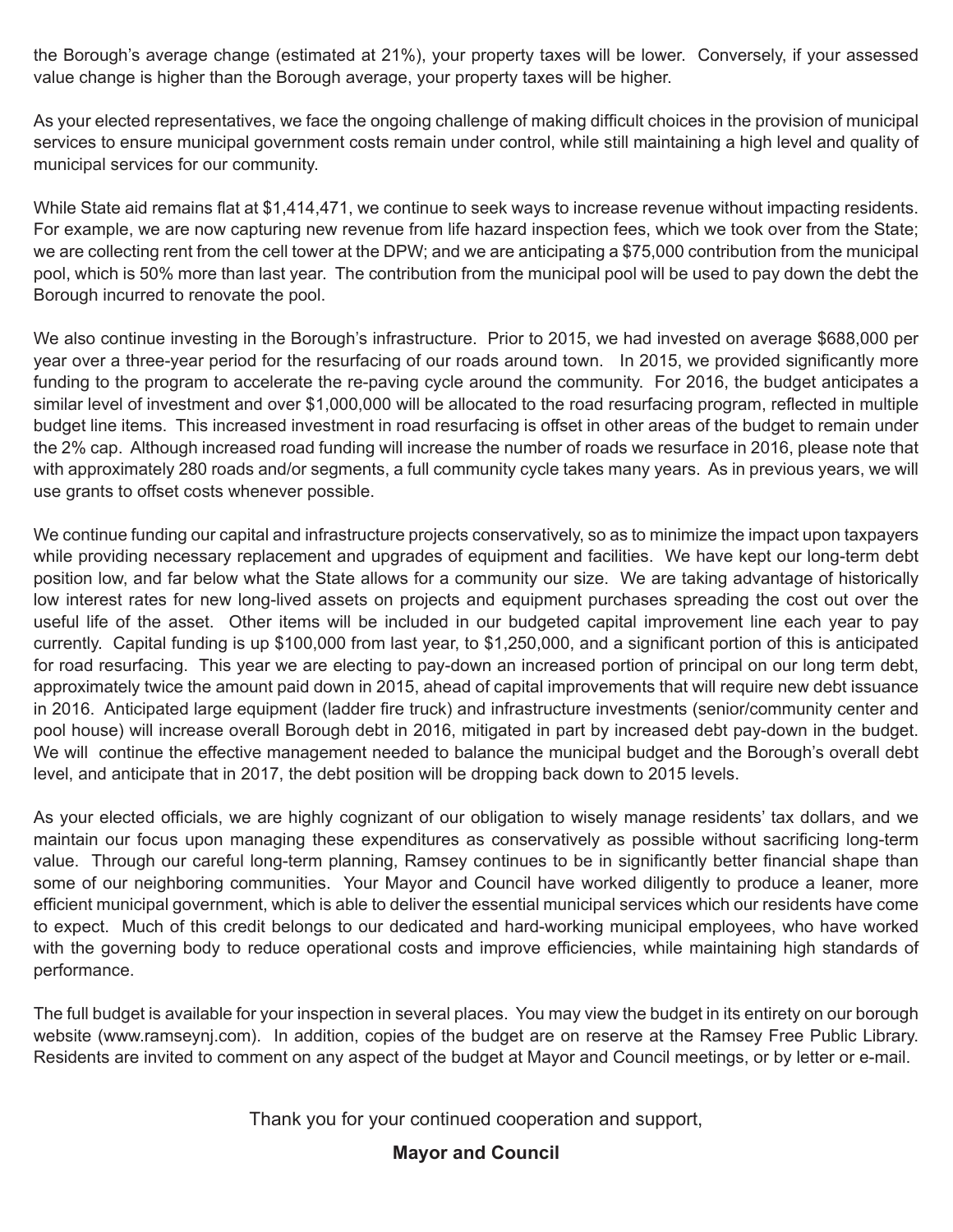| <b>PROPOSED MUNICIPAL TAX DATA COMPARISON-</b> |                         |                 |                         |                 |  |  |  |
|------------------------------------------------|-------------------------|-----------------|-------------------------|-----------------|--|--|--|
|                                                |                         |                 |                         |                 |  |  |  |
|                                                | 2015 Actual             | 2015 Actual     | 2016                    | 2016 Proposed   |  |  |  |
|                                                | <b>Total Tax Amount</b> | <b>Tax Rate</b> | <b>Total Tax Amount</b> | <b>Tax Rate</b> |  |  |  |
| <b>PUBLIC LIBRARY</b>                          | \$1,104,007             | \$0.039         | \$1,131,584             | \$0.039         |  |  |  |
| <b>MUNICIPAL SERVICES</b>                      | \$15,922,860            | \$0.558         | \$16,293,596            | \$0.568         |  |  |  |
| <b>TOTAL</b>                                   | \$17,026,867            | \$0.597         | \$17,245,180            | \$0.607         |  |  |  |
|                                                |                         |                 |                         |                 |  |  |  |

*The following information is a more detailed overview of the municipal budget:*

## MUNICIPAL REVENUE COMPARISON

|                                                                                        | 2016 | 2015 |
|----------------------------------------------------------------------------------------|------|------|
|                                                                                        |      |      |
|                                                                                        |      |      |
|                                                                                        |      |      |
|                                                                                        |      |      |
|                                                                                        |      |      |
|                                                                                        |      |      |
|                                                                                        |      |      |
|                                                                                        |      |      |
|                                                                                        |      |      |
|                                                                                        |      |      |
|                                                                                        |      |      |
|                                                                                        |      |      |
|                                                                                        |      |      |
|                                                                                        |      |      |
|                                                                                        |      |      |
|                                                                                        |      |      |
| Governor's Council on Alcoholism & Drug Abuse Grant \$9,876 \$9,876                    |      |      |
|                                                                                        |      |      |
|                                                                                        |      |      |
|                                                                                        |      |      |
|                                                                                        |      |      |
|                                                                                        |      |      |
| Amount of be Raised by Taxes for Support of Municipal Budget \$16,293,596 \$15,922,860 |      |      |
| Amount to be Raised by Taxes for Free Public Library \$1,131,584 \$1,104,007           |      |      |
|                                                                                        |      |      |

1. CONTINGENCY RESERVE - We anticipate utilizing \$3,050,000.00 of anticipated revenue in the 2016 Municipal Budget. Contingency Reserve is generated by unused appropriations and unanticipated revenues through last year's Municipal Budget. This reserve is utilized to offset municipal taxes on a year-to-year basis.